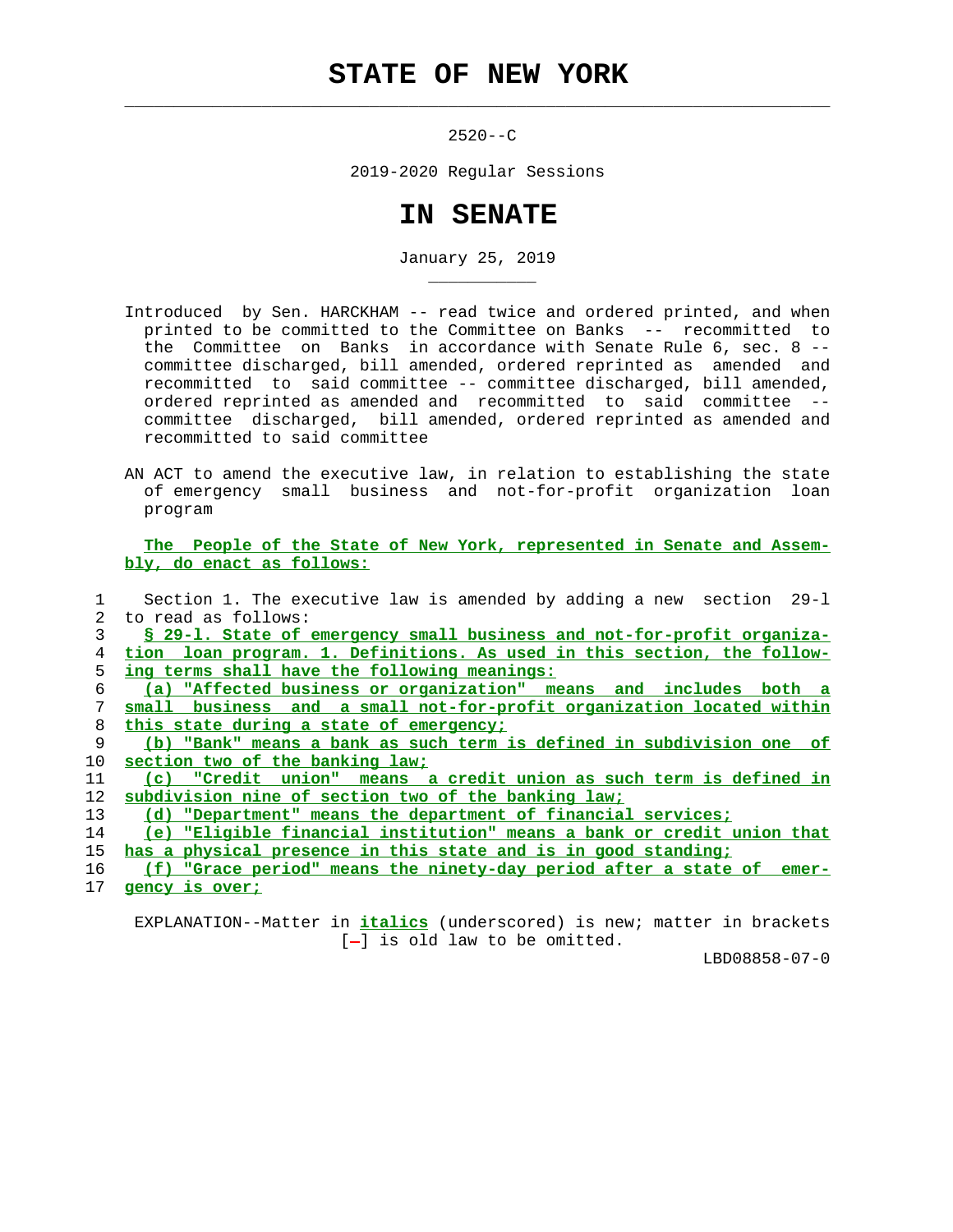| 1  | (g) "Small business" means a business with not more than fifty employ-                           |
|----|--------------------------------------------------------------------------------------------------|
| 2  | ees;                                                                                             |
| 3  | "Small not-for-profit organization" means a not-for-profit organ-<br>(h)                         |
| 4  | ization with not more than fifty employees; and                                                  |
| 5  | (i) "State of emergency" means the period beginning with a declaration                           |
| 6  | by the governor that a state of emergency exists.                                                |
| 7  | 2. State of emergency small business and not-for-profit organization                             |
| 8  | loan program. (a) The department shall administer a state of emergency                           |
| 9  | small business and not-for-profit loan program to guarantee the repay-                           |
| 10 | ment of loans made by an eligible financial institution to an eligible                           |
| 11 | affected business or organization pursuant to this section. Subject to                           |
| 12 | the cessation of new claim approvals under paragraph (d) of subdivision                          |
| 13 | five of this section, the department shall submit all approved claims to                         |
| 14 | the comptroller, who shall pay from the general fund any and all claims                          |
|    |                                                                                                  |
| 15 | submitted by the department.                                                                     |
| 16 | (b) Any bank or credit union may apply to the department to partic-                              |
| 17 | ipate in the loan quarantee program. Not later than one business day                             |
| 18 | after receiving the application, the department shall determine whether                          |
| 19 | the financial institution is an eligible financial institution and imme-                         |
| 20 | diately notify the bank or credit union of such determination. Any                               |
| 21 | eligible financial institution may make loans to affected businesses and                         |
| 22 | organizations in accordance with this section.                                                   |
| 23 | Each eligible financial institution that makes a loan pursuant to<br>$\left( \mathbf{c} \right)$ |
| 24 | this section, shall notify the department in writing not later than one                          |
| 25 | business day after making the loan, specifying such information about                            |
| 26 | the borrower as the department may request.                                                      |
| 27 | 3. Loan eligibility. An eligible financial institution may make a loan                           |
| 28 | to an affected business or organization, provided:                                               |
| 29 | (a) The affected business or organization has provided to the eligible                           |
| 30 | financial institution proof satisfactory to such institution that such                           |
| 31 | affected business or organization is an affected business or organiza-                           |
| 32 | tion located within the state of New York.                                                       |
| 33 | (b) The amount of the loan shall not exceed five thousand dollars.                               |
| 34 | (c) The loan is made in accordance with the eligible financial insti-                            |
| 35 | tution's underwriting policy and standards, provided further that the                            |
| 36 | affected business or organization's creditworthiness shall not be a                              |
| 37 | factor used for the purposes of determining eligibility.                                         |
| 38 | The loan agreement shall not (i) require repayment during the<br>(d)                             |
| 39 | grace period, or (ii) charge interest on the principal amount before or                          |
| 40 | during the grace period or for one hundred eighty days after the grace                           |
| 41 | period, provided after such one hundred eighty-day period, the eligible                          |
| 42 | financial institution may charge interest or fees in accordance with                             |
| 43 | such financial institution's lending policy and the terms of the under-                          |
| 44 | lying loan agreement.                                                                            |
| 45 | (e) The loan agreement shall require that the affected business or                               |
| 46 | organization repay the loan in full not later than one hundred eighty                            |
| 47 | days after the end of the grace period by making at least three, and no                          |
| 48 | more than six, equal installment payments. The loan agreement shall not                          |
| 49 | contain a fee or penalty for the prepayment or early payment of the                              |
| 50 | loan.                                                                                            |
| 51 | (f) The eligible financial institution shall offer credit counseling                             |
| 52 | services or refer such affected business or organization to nonprofit                            |
| 53 | credit counselors.                                                                               |
| 54 | 4. Additional loans. An affected business or organization who has                                |
| 55 | received a loan pursuant to this section may apply to the same eligible                          |
|    |                                                                                                  |

**financial institution for an additional loan for each thirty-day period**